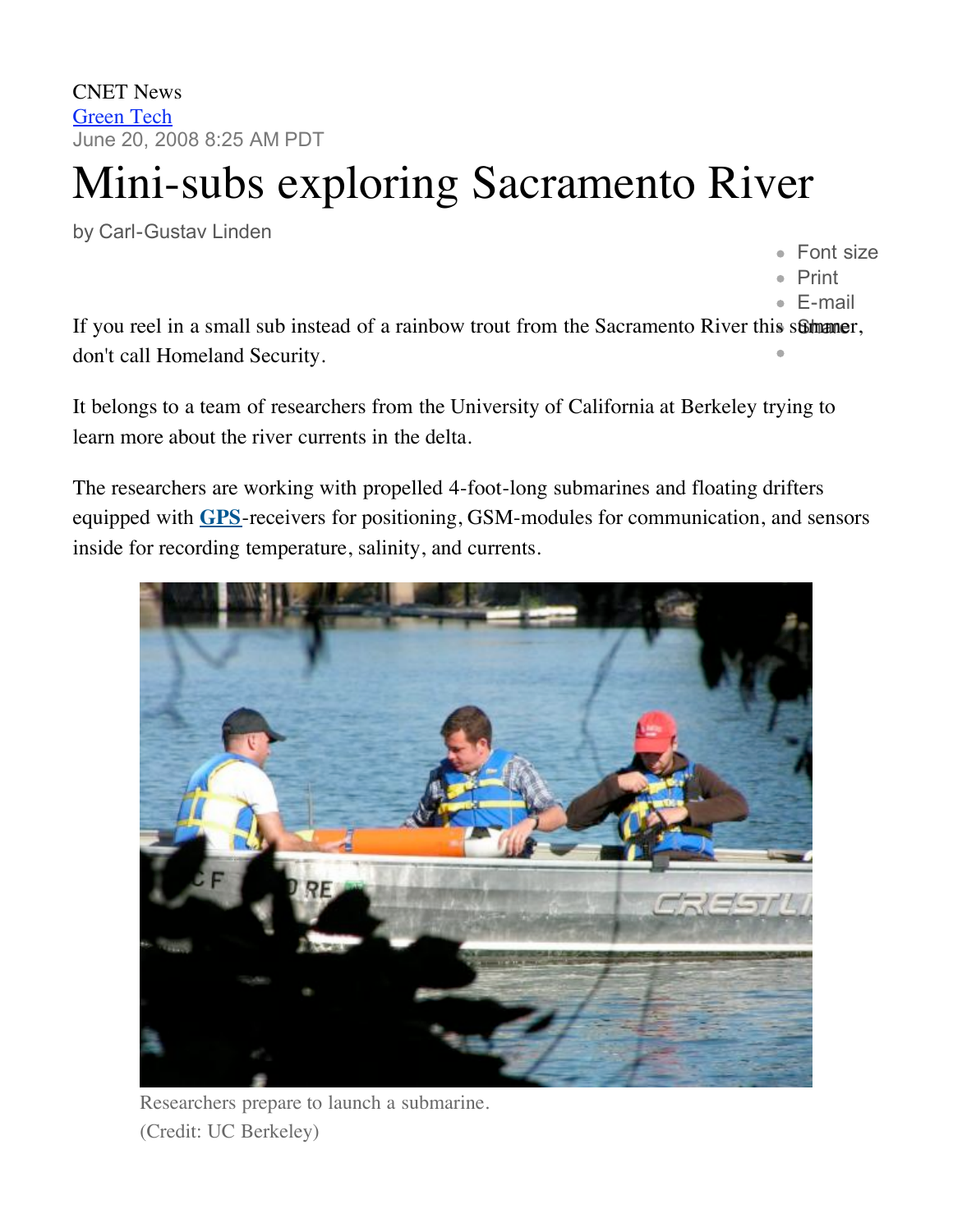"We are prototyping an infrastructure and testing it in the delta," said Professor Alexander Bayen, who leads the team at UC Berkeley's Civil Systems Department.

The purpose of all this is to collect data to help the state better understand the river. And researchers have good reason to believe there's urgency to their work. With drought looming for most of California, understanding the state's water supply (much of the state's population drinks run-off from snow melting in the Sierra Nevada range) and how the system works is critical.

The Sacramento River is already monitored by 50 permanent water stations in about 1,000 miles of water channels, but that collection of data is not designed to handle emergency situations, according to the researchers.

"It's totally undersampled if you want a precise, online, real-time measurement of the whole state of the delta," Bayen said.

Heavy rains, levee breaches, or contaminant spills are situations when accurate and up-to-date data is needed. In the river delta in 2004, for example, one of the levees breached and a large agricultural area was flooded. Pumps normally move fresh water from sources in the north down to the south, but silt was confounding in the system. The pumps had to be shut down for a whole month at a cost of around \$1 million a day.

"In retrospect, that was too long. But given the information they had, they were forced to act very conservatively. They could not turn the pumps on," said graduate student and researcher Andrew Tinka.

Floaters equipped with sensors deployed on site could have provided real-time information on how the water was flowing and where the silt was heading.